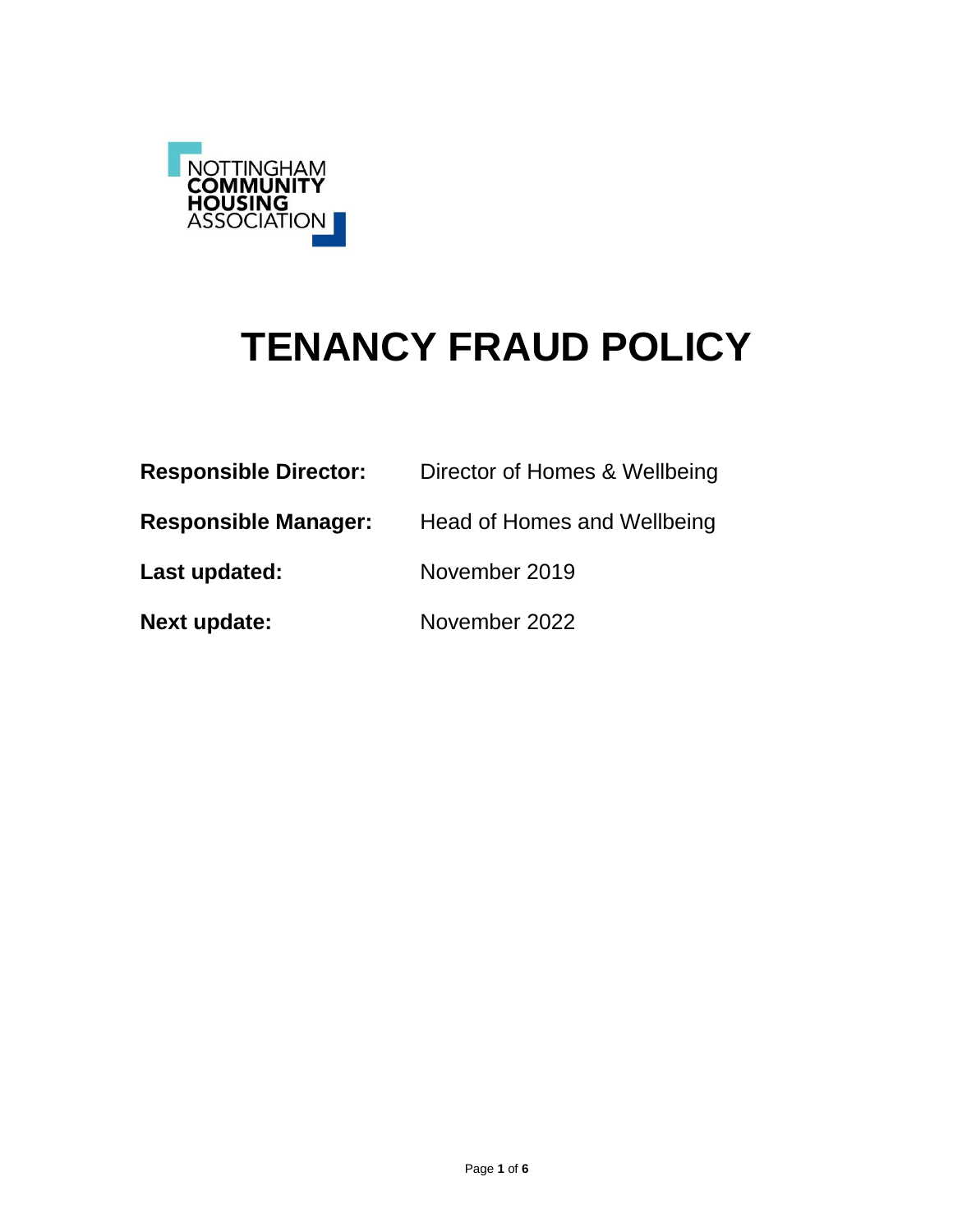## **B18 Tenancy Fraud**

#### **1. Purpose**

- 1.1 Tenancy fraud presents a serious challenge to Registered Providers. In order to prevent the mis-use of our properties NCHA must have a robust framework in place to tackle fraud wherever and whenever it arises.
- 1.2 Tenancy fraud is a breach of tenancy conditions and can be dealt with by landlords as both a civil and a criminal matter. Fraud generally falls into four categories:
	- 1. **Not using the property as the "only or principal home"** this includes:
		- Abandoning the property or only occasional use
		- Succeeding to or assigning the tenancy without the landlord's permission after the legal tenant has moved out or died
		- Unlawfully subletting part or all of the property
		- Using the property for unlawful purposes e.g. storage of goods, cannabis farming etc.
	- 2. **Attempting to obtain a property by using false statements** e.g. falsely claiming to be in necessitous circumstances
	- 3. **Attempting to obtain a property by using false identity** e.g. using a forged passport or claiming to be someone else in order to access social housing
	- 4. **Right to buy/Right to Acquire fraud** e.g. an existing tenant misrepresents their circumstances to either gain a discount they are not entitled to or exercises the Right to Buy/Right to Acquire when they are not entitled to.

The most common examples of right to buy and right to acquire fraud are:

- misrepresenting the length of a tenancy in order to gain a greater discount
- concealing a tenancy history e.g. not disclosing previous rent arrears, possession orders, transfers or evictions
- attempting to purchase a property whilst not using it as their only or principal home
- misrepresenting the household composition e.g. submitting a joint Right to Buy or Right to Acquire application with someone who does not reside at the property or who has not done so for the required period.

**For further information on this type of fraud and how to prevent it refer to the Voluntary Right to Buy policy and procedure.**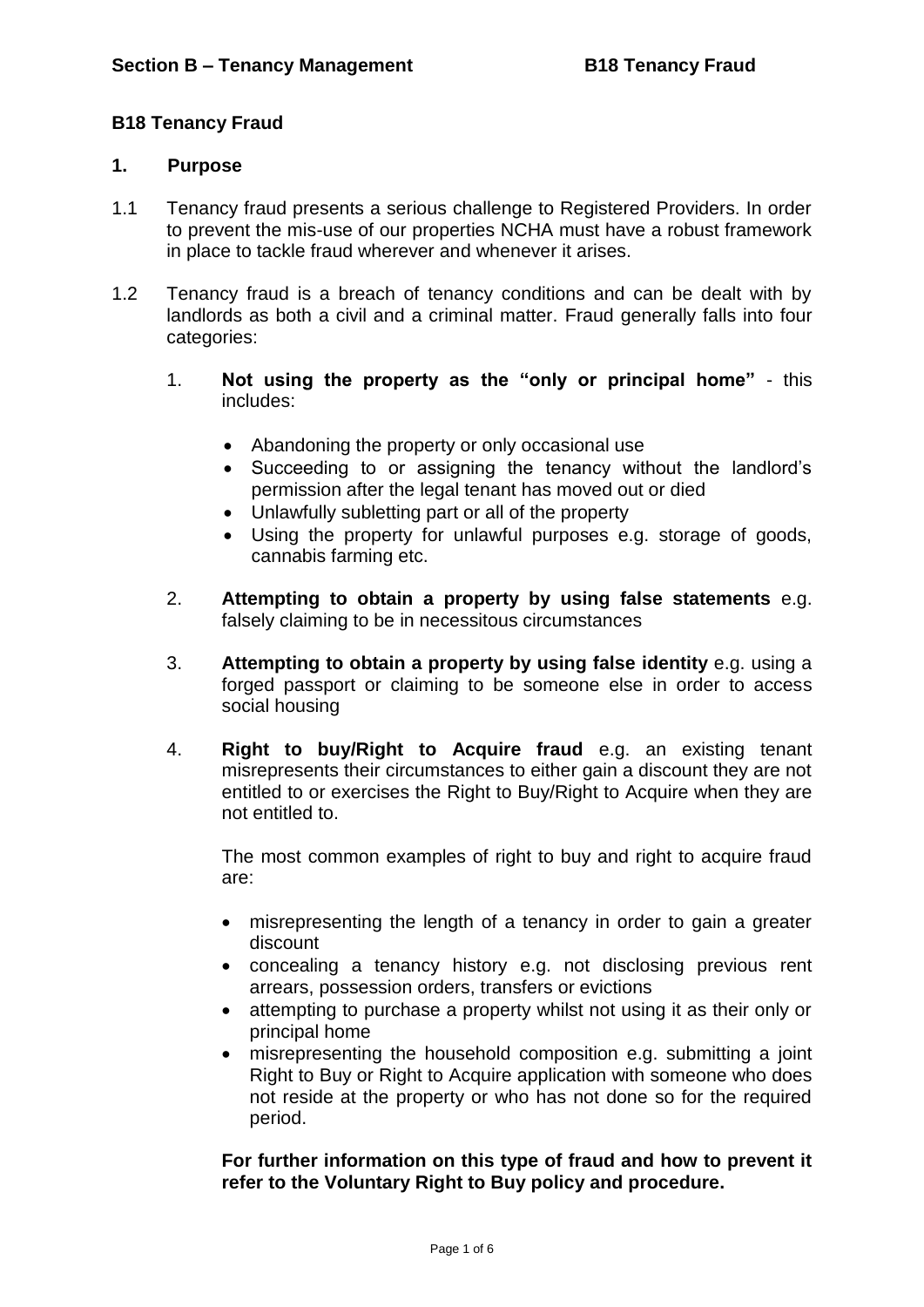- 1.3 Taking effective measures against tenancy fraud is important in terms of providing a professional housing management service, complying with the HCA's Regulatory Framework and in preventing the mis-use of public funds
- 1.4 Tenancy fraud removes some control from the landlord since if they are not aware of who is living in a property, or that the property is being mis-used, it reduces their ability to respond effectively to cases of ASB, repairs issues and sustainability issues
- 1.5 Fraud also prevents landlords from offering suitable accommodation to those in most need.

# **2. References**

- The key to tackling housing tenancy fraud (CIH)
- Prevention of Social Housing Fraud Act 2013
- Housing Act 1985
- Housing Act 1988
- NCHA Ineligibility Policy
- NCHA Lettings Policy
- NCHA Voluntary Right to Buy policy and procedure

## **3. Risks**

- 3.1 The risks of not preventing and tackling fraud impact on the association in terms of reduced control over our stock, increased threat of ASB and money laundering.
- 3.2 The fraudulent mis-use of social housing is a waste of a public asset and prevents landlords from offering suitable accommodation to those in most need. The potential clawback of fraudently procured HB can lead to irrecoverable bad debts.
- 3.3 Reputational damage can be experienced where a landlord has insufficient control over its stock.

#### **4. Process**

NCHA's stance on tenancy fraud falls into three categories:

- **Prevent**
- **Detect**
- **Pursue**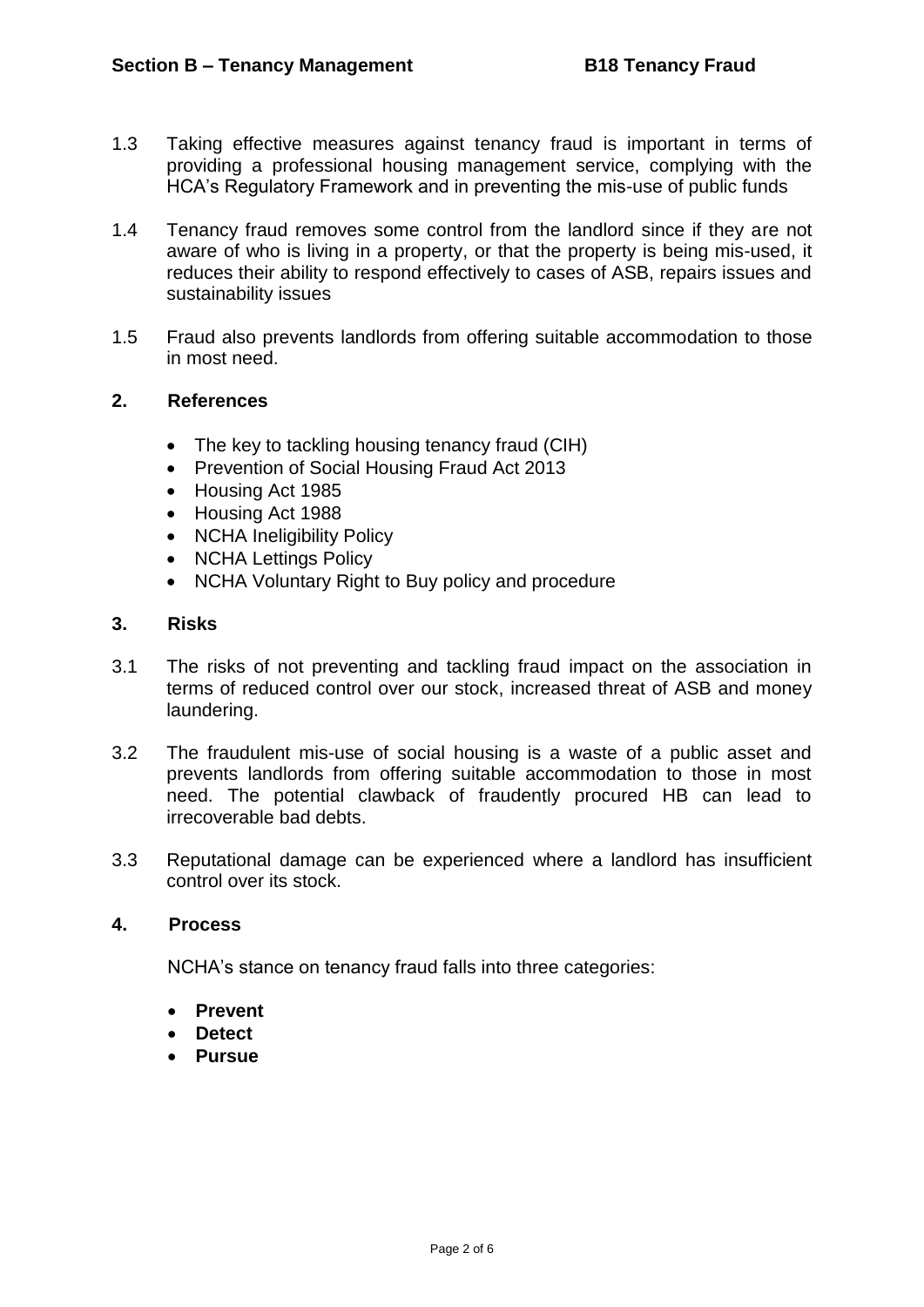## **4.1 Prevent**

- 4.1.1 Preventative measures against tenancy fraud are the most cost effective way of tackling the issue. These measures are focussed on verifying information provided by the tenant on applying for social housing or when signing up for a new tenancy. Whilst the majority of applicants are in housing need a small percentage will use false documents to attempt to access social housing, neglect to inform the housing provider of a change in circumstances whilst on the housing register or will make false statements on their application form.
- 4.1.2 NCHA will make checks to verify an applicant's details to prevent fraud at the point of sign up. Verification checks will include:
	- a) Verifying forms of ID
	- b) Right to Rent checks
	- c) Tenancy history
	- d) Household circumstances
	- a) Verifying forms of ID

Acceptable forms of ID at the interview stage are:

- Full UK or EU driving licence (with photograph)
- 10 year UK or EU passport (with photograph)
- Home Office or DWP documents confirming status
- For elderly and disabled residents, the travel pass issued for free public transport (with photograph)
- Student travel card with photo

n.b. Where non-photographic evidence is all that is available TWO forms of ID must be provided

#### Secondary evidence

The following documents should not be accepted as proof of ID, but can be used to prove residency:

- National Insurance number card check with originator
- Medical card with National Insurance number check with originator
- Council tax/utility bill/bank statement NOT downloaded
- Car registration documents red version
- Driver's licence (without photograph) old style
- Correspondence from Government Departments such as DWP, or Borders **Agency**

All ID documents will be scanned to file and linked.

Full face photographs will be taken in all cases (including where the person normally wears a Hijab, Berka or Niqab – as with Passports) and these will be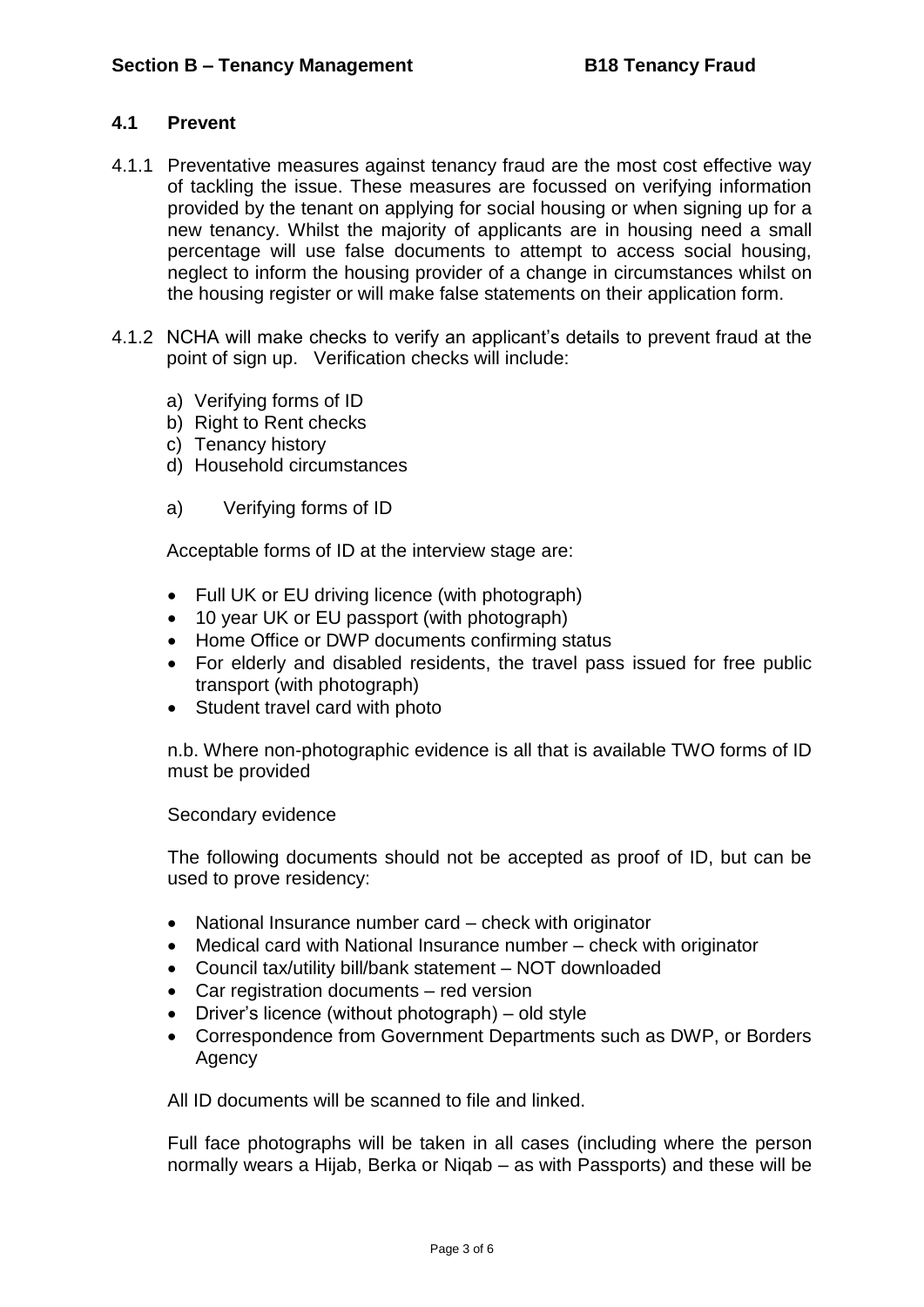linked to individual tenancy records. Where a woman cannot normally have her photograph taken without wearing a Hijab help and advice will be sought from the Islamic Foundation.

An ID checklist will be completed by the Lettings Officer and signed by both themselves and the prospective tenant at the pre-sign up interview.

b) Right to Rent checks

Right to Rent checks **must** be carried out on all housing applicants who apply for accommodation outside of any LA – run choice based lettings schemes, i.e. those people who have applied directly to the Association for housing. It is necessary to establish which applicants have come to the UK from outside of the EEA and therefore may not have a Right to Rent in this country. Such applicants may have a time limited Right to Rent or no Right to Rent at all.

## **For further information on the Right to Rent and the correct checks to carry out, refer to the Ineligibility Policy.**

c) Tenancy history

Insolvency checks will be undertaken.

d) Household circumstances

Home visits will be undertaken when interviewing applicants prior to an offer of accommodation being made to establish the size of household and any other application details. All household members should be present. Where necessary, two staff members should attend the home visit for staff security.

#### **4.2 Detect**

- 4.2.1 Audit checks will be undertaken at first tenancy and 9 month Estate Officer visits. Audits allow landlords to verify who is living at an address, gather household data for the purposes of effective housing management and to identify any additional support needs for customers, which may be required.
- 4.2.2 Tenancy audit checks will also be made by Estates staff as part of their routine pre-arranged home visits to discuss tenancy matters with customers. Original photographs of customers from sign up will be taken along to these visits by Estates staff to check on the visual ID of the tenant. Where tenancy fraud visits have been undertaken an attribute will be placed on Open Housing to avoid duplication of tasks.
- 4.2.3 Reports of fraud can be made by telephoning NCHA during office opening hours and also out of office hours by telephoning the SMART service or by using the NCHA website. Reports may be made confidentially.